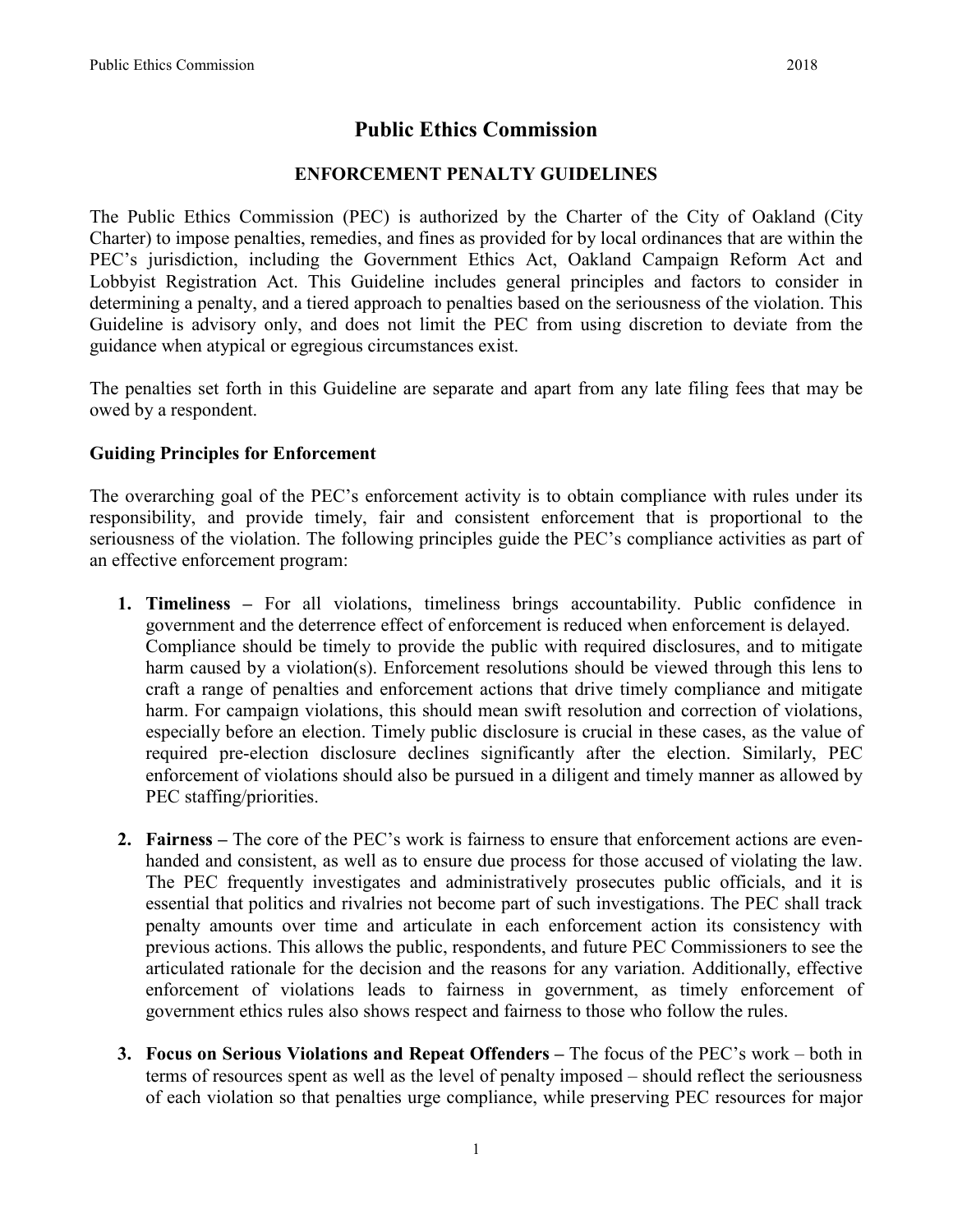violations that may occur. Minor violations will not be ignored, but proportionality in penalties and an ability to take on more significant cases is important to creating a culture of compliance. Violations will not be considered minor where a pattern of violations exists.

**4. Education and Support –** To fully embrace the goals of its enforcement responsibilities, the PEC has implemented a full range of services for the purpose of educating and supporting the regulated community, including: voluntary and mandatory training sessions; published materials and guidebooks explaining rules and requirements; on-line access to rules, forms, guidebooks and advice; access to staff members in person, via email and by phone for guidance and assistance; proactive monitoring, communication and reminders regarding filing deadlines; and electronic filing platform for most filing requirements. These services are intended to ensure that the regulated community is advised of, and aware of, filing and reporting requirements, and to ensure full and timely compliance with various regulatory requirements. Given the array of services, including the availability of PEC staff for questions, claims of ignorance regarding the obligations of the regulated community will not be given much weight, if any, in an enforcement action.

### **Specific Factors to Consider in Determining a Penalty**

The PEC will consider all relevant mitigating and aggravating circumstances surrounding a violation when deciding on a penalty, including, but not limited to, the following factors:

- 1. The seriousness of the violation, including, but not limited to, the extent of the public impact or harm;
- 2. The presence or absence of any intention to conceal, deceive, or mislead;
- 3. Whether the violation was deliberate, negligent, or inadvertent;
- 4. Whether the violation was isolated or part of a pattern;
- 5. Whether the respondent has a prior record of violations and/or demonstrated knowledge of the rule or requirement at issue;
- 6. The extent to which the respondent voluntarily and quickly took the steps necessary to cure the violation (either independently or after contact from the PEC);
- 7. The degree to which the respondent cooperated with the PEC's enforcement activity in a timely manner;
- 8. The relative experience of the respondent.

The PEC has broad discretion in evaluating a violation and determining the appropriate penalty based on the totality of circumstances. This list of factors to consider is not an exhaustive list, but rather a sampling of factors that could be considered. There is no requirement or intention that each factor – or any specific number of factors - be present in an enforcement action when determining a penalty. As such, the ability or inability to prove or disprove any factor or group of factors shall in no way restrict the PEC's power to bring an enforcement action or impose a penalty.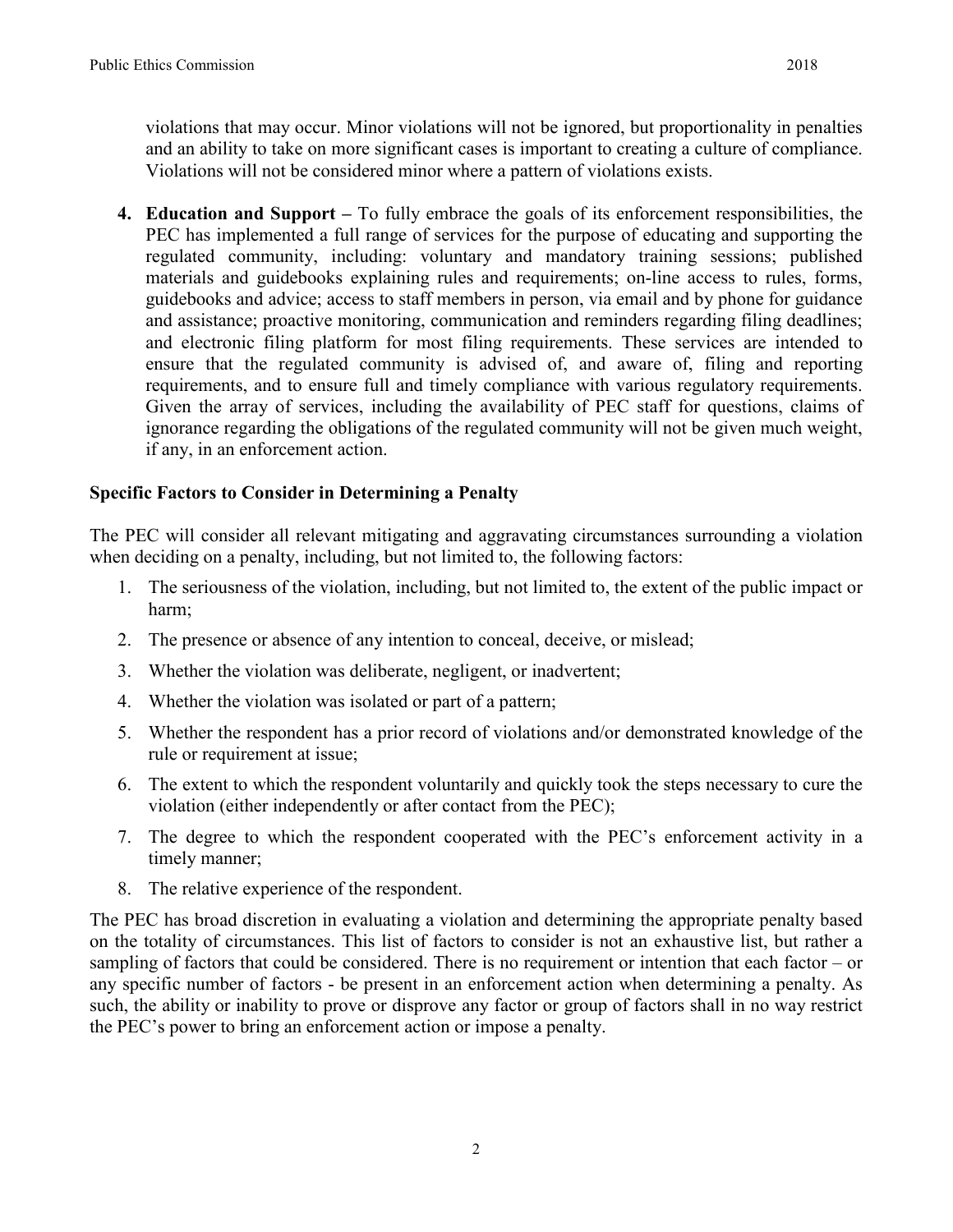### **Penalty Options Based on Levels**

To obtain compliance with the law and provide timely and fair enforcement that is proportional to the seriousness of the violation, the PEC institutes a three-tiered approach that utilizes warning letters, streamlined stipulations, and more severe penalties based on the level of public harm and the articulated aggravating and mitigating circumstances. This approach aims to provide consistency across similar violations and an expedited way to handle cases according to the level of seriousness so that staff resources are allocated according to the level and significance of the violation.

- **1. Warning Letter:** A warning letter is an enforcement option for any minor violations without any aggravating circumstances. It is a public acknowledgement by the PEC via letter to the respondent that explains the allegation and allows the PEC to create a record of a potential or proven low-level violation. This allows for respondents to be educated about the rules and provides the PEC with a historical list of prior violations for future consideration in enforcement cases. A warning letter may be used to address a violation where the evidence demonstrates that a monetary penalty is not justified, or in the interest of justice. A warning letter will not be available where the respondent has had a prior violation of the same or similar type.
- **2. Streamline Stipulation:** The streamlined stipulation program takes common violations, such as the non-filing of a campaign statement, and provides a scaled-down stipulation document and set penalties. These more common cases can be quickly handled with a penalty commensurate to the violation, which helps preserve staff time to focus on more serious cases. The streamlined stipulation program is an option (but is not required) to resolve the following types of violations:
	- a. Form 700 Non-Filer and Non-Reporter (GEA § 2.25.040);
	- b. Gift Restrictions (GEA § 2.25.060C);
	- c. Form 301 Non-Filer (CRA § 3.12.190);
	- d. Campaign Statement/Report Non-Filer and Non-Reporter (CRA § 3.12.240);

The streamlined stipulation program takes into account that the articulated evidence demonstrates a greater degree of public harm than a case that qualifies for a warning letter and is therefore worthy of a penalty. Streamlined stipulations will be offered based on a tiered penalty structure. Additionally, the stipulation documents for streamlined stipulations have been standardized and shortened to promote efficiency.

The penalty tiers applying to streamlined stipulations are set forth below and are contingent upon the following conditions:

- the respondent has filed the form or amendment that forms the basis of the violation;
- the respondent has agreed to the terms of the streamlined stipulation;
- the respondent has paid all late filing fines; and
- the penalties are applied on a per-violation basis.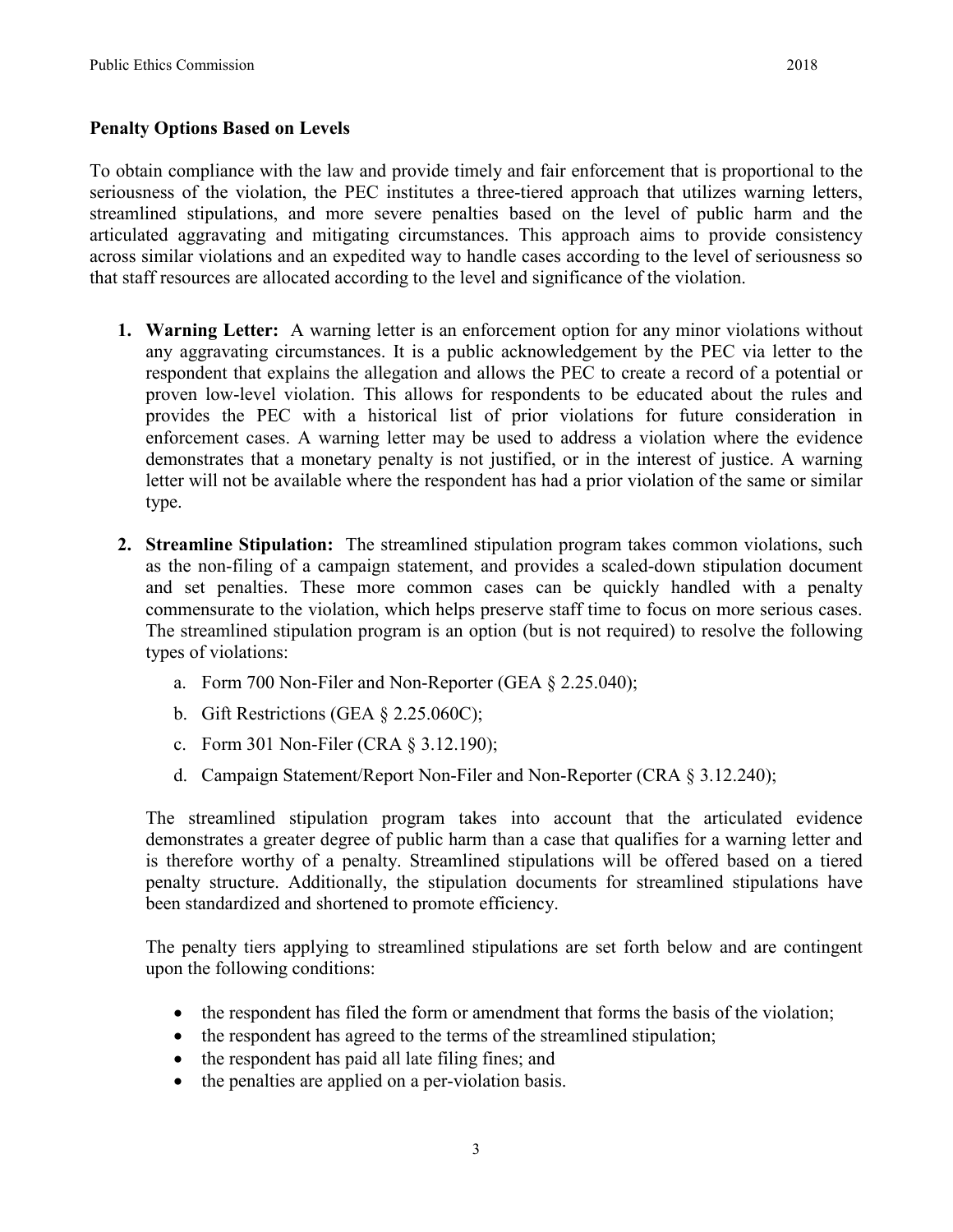| <b>Violation</b>                                                            | Compliance prior to or in<br>response to first PEC<br>enforcement contact         | <b>Compliance prior to</b><br>publication of PEC<br>investigation report      |
|-----------------------------------------------------------------------------|-----------------------------------------------------------------------------------|-------------------------------------------------------------------------------|
| Form 700 Non-Filer and Non-Reporter<br>$(GEA \S 2.25.040)$ :                | \$400                                                                             | \$800                                                                         |
| Gift Restrictions (GEA $\S$ 2.25.060C)                                      | \$400, plus unlawful<br>amount                                                    | \$800, plus unlawful amount                                                   |
| Form 301 Non-Filer (CRA $\S 3.12.190$ )                                     | \$400, plus $2\%$ of<br>contributions received over<br>limit prior to filing form | \$800 plus 2% of contributions<br>received over limit prior to<br>filing form |
| Campaign Statement/Report Non-Filer<br>and Non-Reporter (CRA $\S$ 3.12.340) | $$400$ , plus 1\% of all<br>financial activity not timely<br>reported             | \$800, plus 1% of all financial<br>activity not timely reported               |

**3. Mainline Penalty.** For more serious violations and violations that do not qualify for a warning letter or the streamlined stipulation program, the PEC will start with the following "base-level" penalty amount and then adjust the penalty amount based on mitigating and aggravating factors of the enforcement action, which will be articulated in any decision to impose a monetary penalty.

| <b>Violation</b>                         | <b>Base-Level Per</b><br><b>Violation</b> | <b>Statutory Limit Per Violation</b>         |
|------------------------------------------|-------------------------------------------|----------------------------------------------|
| Form 700 Non-Filer and Non-              | \$1,000.                                  | \$5,000 or three times the amount not timely |
| Reporter. (GEA § 2.25.040.)              |                                           | reported, whichever is greater.              |
| Conflicts of Interest and Personal       | \$3,000.                                  | \$5,000 or three times the unlawful amount,  |
| Gain Provisions. (GEA $\S$ 2.25.040.)    |                                           | whichever is greater.                        |
| Revolving Door Provisions. (GEA          | \$3,000.                                  | \$5,000 or three times the unlawful amount,  |
| § 2.25.050.                              |                                           | whichever is greater.                        |
| Misuse of City Resources. (GEA $\S$      | \$2,000.                                  | \$5,000 or three times the unlawful amount,  |
| 2.25.060A1.                              |                                           | whichever is greater.                        |
| Misuse of Position or Authority          | \$5,000                                   | \$5,000 or three times the unlawful amount,  |
| $(GEA \S 2.25.060A2.)$                   |                                           | whichever is greater.                        |
| <b>Prohibitions Related to Political</b> | \$3,000.                                  | \$5,000 or three times the unlawful amount,  |
| Activity and Solicitation of             |                                           | whichever is greater.                        |
| Contributions. (GEA $\S$ 2.25.060B.)     |                                           |                                              |
| Gift Restrictions. (GEA $\S$             | $$1,000$ plus the                         | \$5,000 or three times the unlawful amount,  |
| 2.25.060C.                               | unlawful amount.                          | whichever is greater.                        |
| Contracting Prohibition. (GEA $\S$       | \$2,000.                                  | \$5,000 or three times the unlawful amount,  |
| 2.25.060D.                               |                                           | whichever is greater.                        |
| Bribery/Payment for Position.            | $$5,000$ , or three times                 | \$5,000 or three times the unlawful amount,  |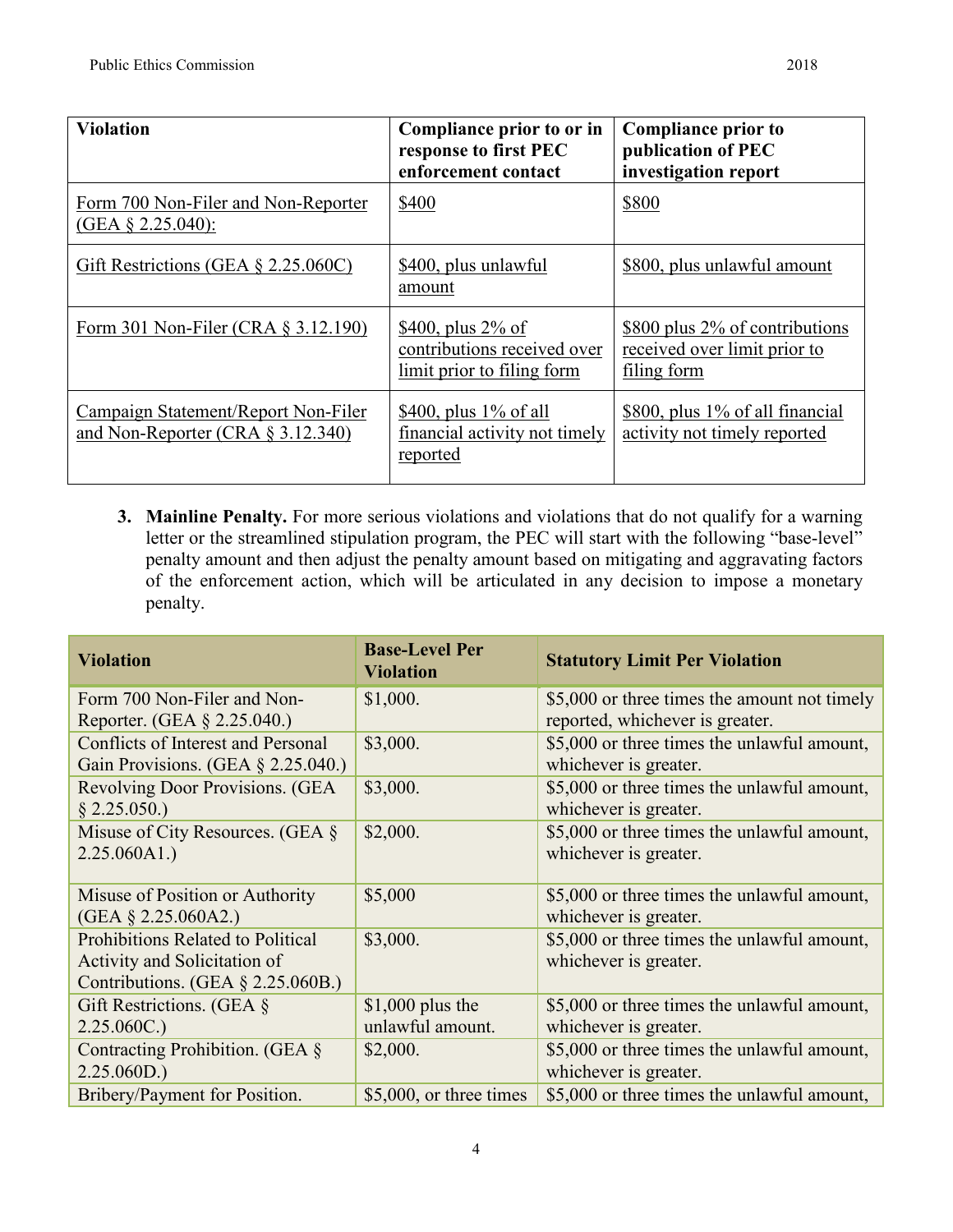| (GEA § 2.25.070A-B.)                                                                                                     | the unlawful amount,<br>whichever is greater                                                                   | whichever is greater.                                                                        |
|--------------------------------------------------------------------------------------------------------------------------|----------------------------------------------------------------------------------------------------------------|----------------------------------------------------------------------------------------------|
| Nepotism/Influencing Contract<br>with Former Employer. (GEA $\S$<br>$2.25.070C-D.$                                       | \$3,000.                                                                                                       | \$5,000 or three times the unlawful amount,<br>whichever is greater.                         |
| Non-Interference in Administrative<br>Affairs Provision. (GEA §<br>2.25.070E.)                                           | \$1,000.                                                                                                       | \$5,000 or three times the unlawful amount,<br>whichever is greater.                         |
| Contribution Limits. (CRA §§<br>3.12.050 -3.12.080.) and Contractor<br>Contribution Prohibition. (CRA §<br>$3.12.140.$ ) | \$1,000, plus the<br>unlawful amount.                                                                          | \$5,000 or three times the amount of the<br>unlawful contribution, whichever is greater.     |
| One Bank Account Rule. (CRA §<br>3.12.110.                                                                               | \$1,000.                                                                                                       | \$5,000 or three times the unlawful amount,<br>whichever is greater.                         |
| <b>Fundraising Notice Requirement.</b><br>(CRA § 3.12.140P.)                                                             | \$1,000.                                                                                                       | \$5,000 or three times the unlawful<br>expenditure, whichever is greater.                    |
| Officeholder Fund Requirements.<br>$(CRA \S 3.12.150.)$                                                                  | \$2,000.                                                                                                       | \$5,000 or three times the unlawful<br>expenditure, whichever is greater.                    |
| Form 301 Requirement. (CRA §<br>3.12.190.                                                                                | \$1,000, plus $2\%$ of<br>contributions<br>received over<br>contribution limit<br>prior to filing Form<br>301. | \$5,000 or three times the unlawful<br>contribution or expenditure, whichever is<br>greater. |
| <b>Independent Expenditure</b><br><b>Advertisement Disclosure</b><br>Requirement. (CRA § 3.12.230.)                      | \$1,000.                                                                                                       | \$5,000 or three times the unlawful<br>expenditure, whichever is greater.                    |
| Contribution and Expenditure<br>Restrictions. (CRA §§ 3.12.065 and<br>3.12.130.                                          | \$1,000                                                                                                        | \$5,000 or three times the unlawful<br>contribution or expenditure, whichever is<br>greater. |
| Campaign Statement/Report Non-<br>Filer and Non-Reporter. (CRA §<br>3.12.340.                                            | \$1,000, plus 1% of<br>the all financial<br>activity not timely<br>reported.                                   | \$5,000 or three times the amount not<br>properly reported, whichever is greater.            |
| <b>Public Finance Program</b><br>Requirements. (LPFA $\S$ 3.13.010.)                                                     | \$1,000.                                                                                                       | \$1,000 and repayment of public financing<br>unlawfully received or expended.                |
| Lobbyist Registration Non-Filer.<br>$(LRA \S 3.20.040.)$                                                                 | \$750.                                                                                                         | \$1,000.                                                                                     |
| Lobbyist Report Non-Filer and<br>Non-Reporter. (LRA § 3.20.110.)                                                         | \$750.                                                                                                         | \$1,000.                                                                                     |

## **Application of this Guideline**

While most enforcement matters will likely fall within the penalty structure outlined in this guideline, this document was created merely to assist the PEC in determining an appropriate penalty in certain